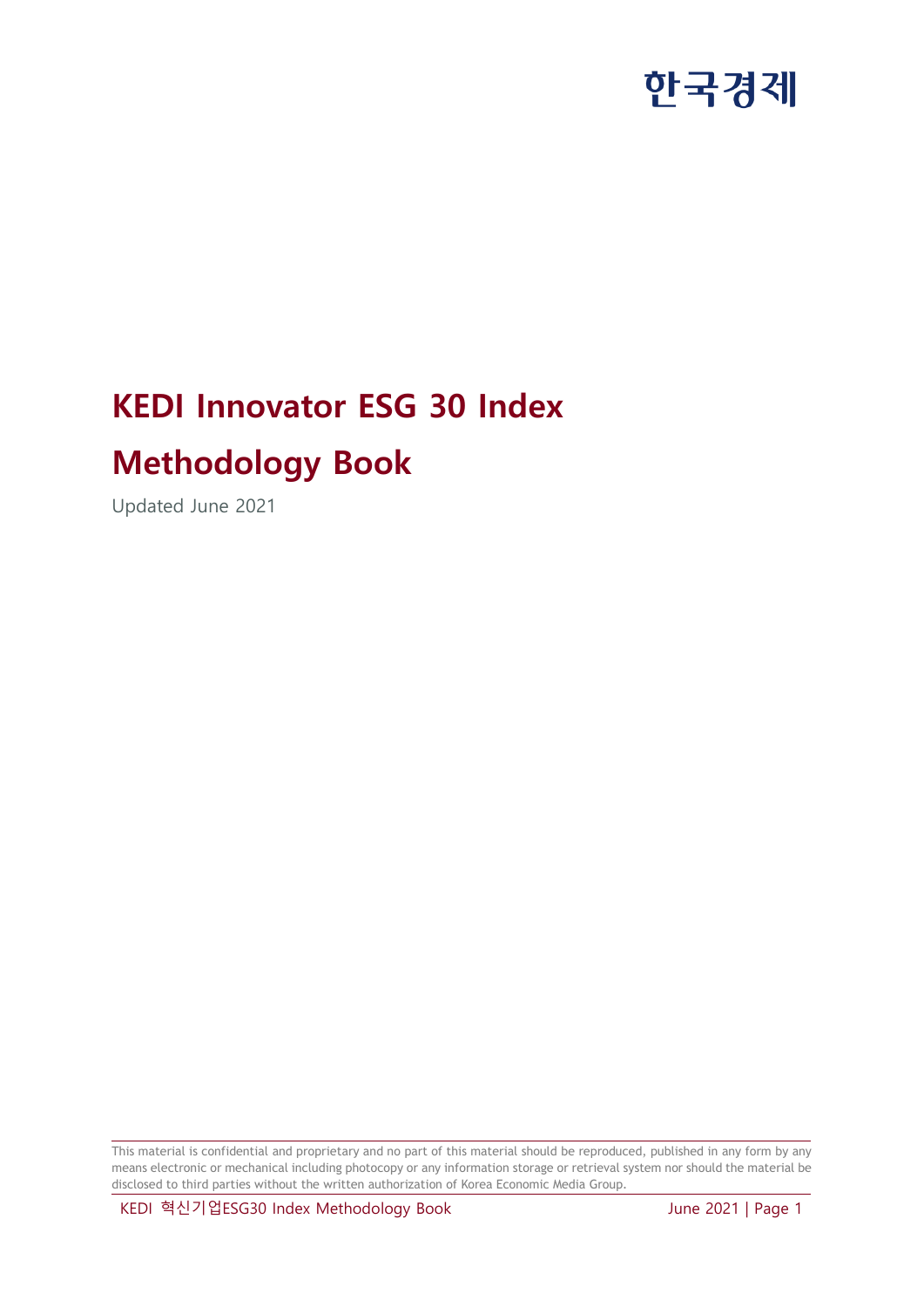

### **Contents**

<span id="page-1-0"></span>This material is confidential and proprietary and no part of this material should be reproduced, published in any form by any means electronic or mechanical including photocopy or any information storage or retrieval system nor should the material be disclosed to third parties without the written authorization of Korea Economic Media Group.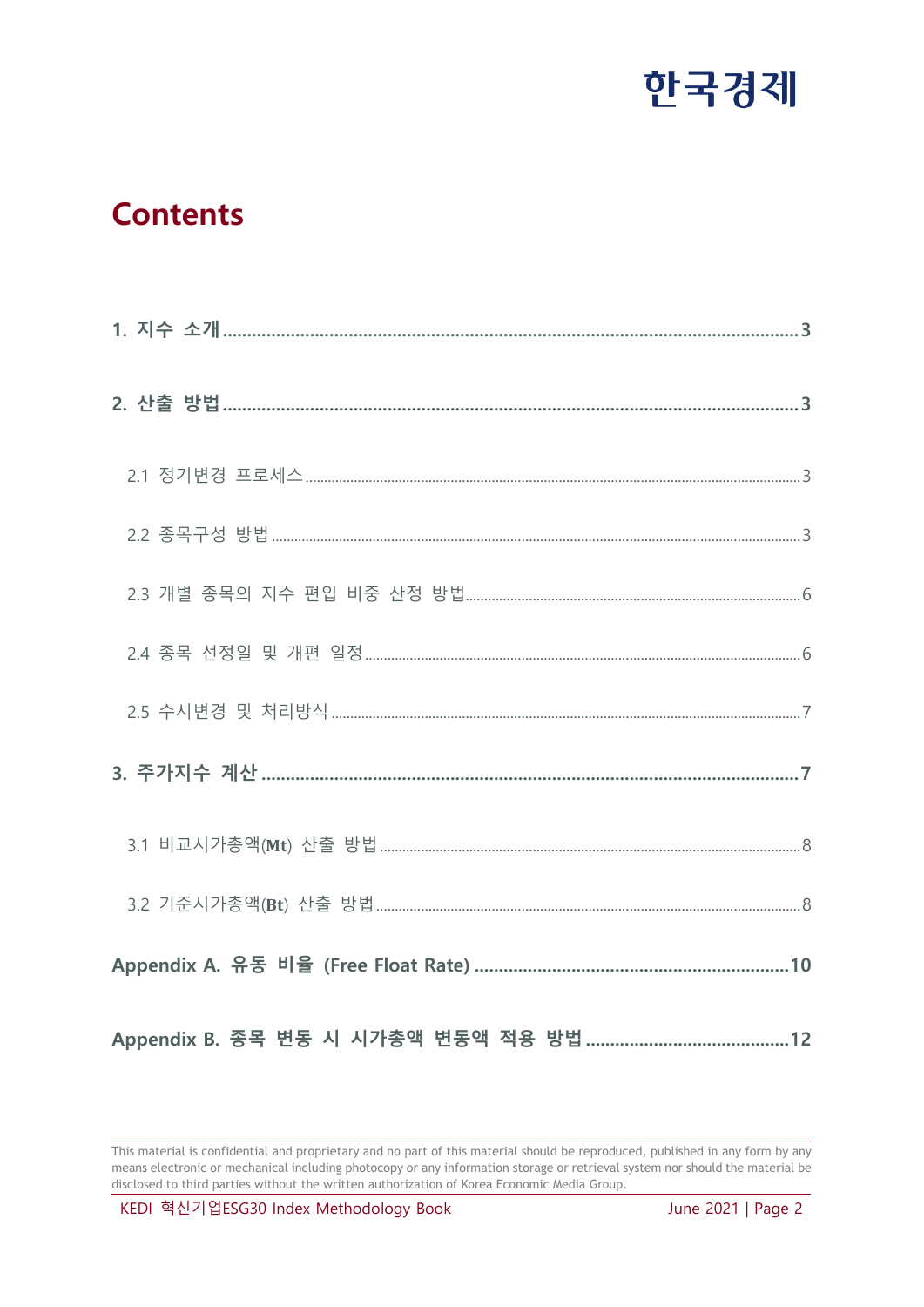

**1. 지수 소개**

이 Methodology Book은 KEDI 혁신기업ESG30 Index(이하 "KEDI 혁신기업ESG30 지수"라 칭함)를 산출하고 관리하는데 사용되는 데이터와 방법론에 대한 이해를 돕기 위하여 작성되었습니다.

KEDI 혁신기업ESG30 지수는 한국거래소의 유가증권시장과 코스닥시장에 상장되어 있는 종목 중 재무안정성, 투자가능성 등에 대한 기초 필터링을 통과한 종목들을 기초 유니버스로 선정하고, 이 기업들에 대한 혁신성 설문조사와 ESG 평가를 진행하여 점수가 높은 종목들로 구성한 동일가중방식의 주가지수입니다.

#### <span id="page-2-0"></span>**2. 산출 방법**

<span id="page-2-1"></span>2.1 정기변경 프로세스



<span id="page-2-2"></span>2.2 종목구성 방법

2.2.1 유니버스 선정

종목 선정일 기준 한국거래소의 유가증권시장과 코스닥시장에 상장된 보통주 중에서 아래의 조건을 모두 만족하는 시가총액 상위 100개 종목을 기초 유니버스로 선정합니다.

**기초 필터링**

관리종목 또는 투자주의 환기종목으로 지정되었거나, 상장폐지가 확정된 종목 제외

This material is confidential and proprietary and no part of this material should be reproduced, published in any form by any means electronic or mechanical including photocopy or any information storage or retrieval system nor should the material be disclosed to third parties without the written authorization of Korea Economic Media Group.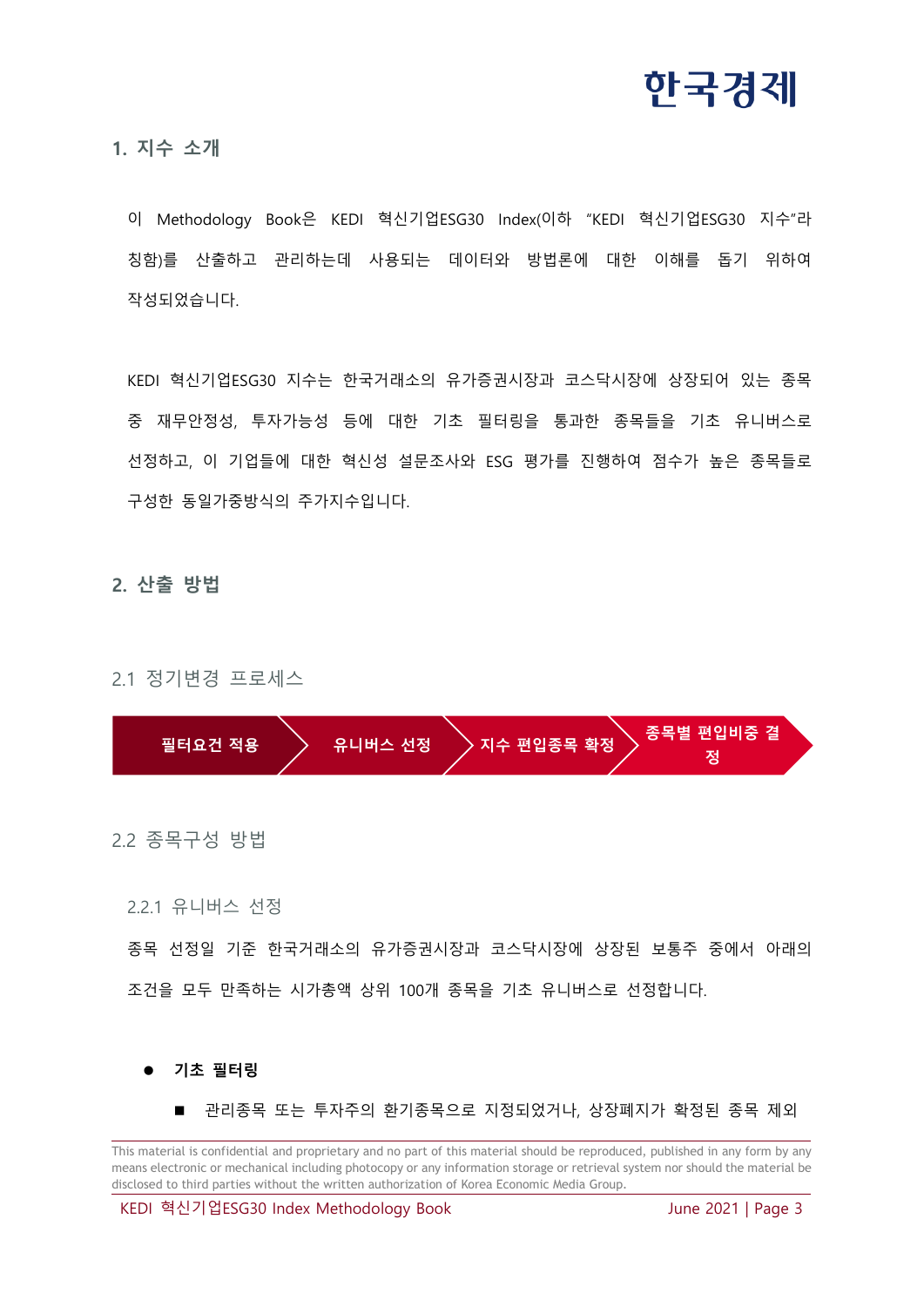

- 최근 1년 영업일 중 정상이 아닌 투자주의, 투자위험, 투자경고를 받은 영업일수 비중이 10%가 넘어가는 종목 제외
- 선박투자회사, 인프라투자회사, 해외기업, 뮤추얼펀드, REITs, ETF, ETN, SPAC 제외
- 시가총액 1,000억원 미만인 종목 제외
- 그밖에 구성종목으로 적합하지 않다고 판단되는 종목 제외

#### ● 재무 요건

- 최근 3년 연평균 매출액 증가 종목이거나
- 최근 3년 연평균 매출액 대비 연구개발비가 5% 이상(연구개발비가 따로 집계되지 않는 기업은 최근 3년 연평균 매출액 대비 CAPEX>=10% 조건으로 대체)인 종목

**기타 요건**

- 사업보고서 상 혁신 관련 산업을 영위하지 않는 종목 제외
- ※ 혁신 관련 산업: IT, 금융, 바이오테크, 인터넷/모바일, 퓨처모빌리티, 친환경, 우주, 가상세계, 게임, 로봇, 빅데이터, 핀테크, 미디어 등

2.2.2 혁신성 평가(설문조사)

기초 유니버스 100개 기업에 대해 해당기업들의 CEO와 자산운용사, 증권사 등 자본시장 CEO에게 아래와 같은 2가지 방법으로 혁신성에 대한 설문조사를 진행합니다.

설문1) 전체 100개 기업 중에서 혁신성이 우수한 1~5위 기업 선정

설문2) 기업 CEO: 본인의 회사가 속한 혁신산업군 분류 내에서 본인의 회사 제외하고 혁신성이

#### 우수한 1~3위 기업 선정

자본시장 CEO: 각 혁신산업군 별로 혁신성이 우수한 1~3위 기업 선정

#### **[혁신산업군 분류]**

IT, 플랫폼, Eco/Future Tech, Bio Tech 등 4가지 (경제 상황을 반영 변경가능)

This material is confidential and proprietary and no part of this material should be reproduced, published in any form by any means electronic or mechanical including photocopy or any information storage or retrieval system nor should the material be disclosed to third parties without the written authorization of Korea Economic Media Group.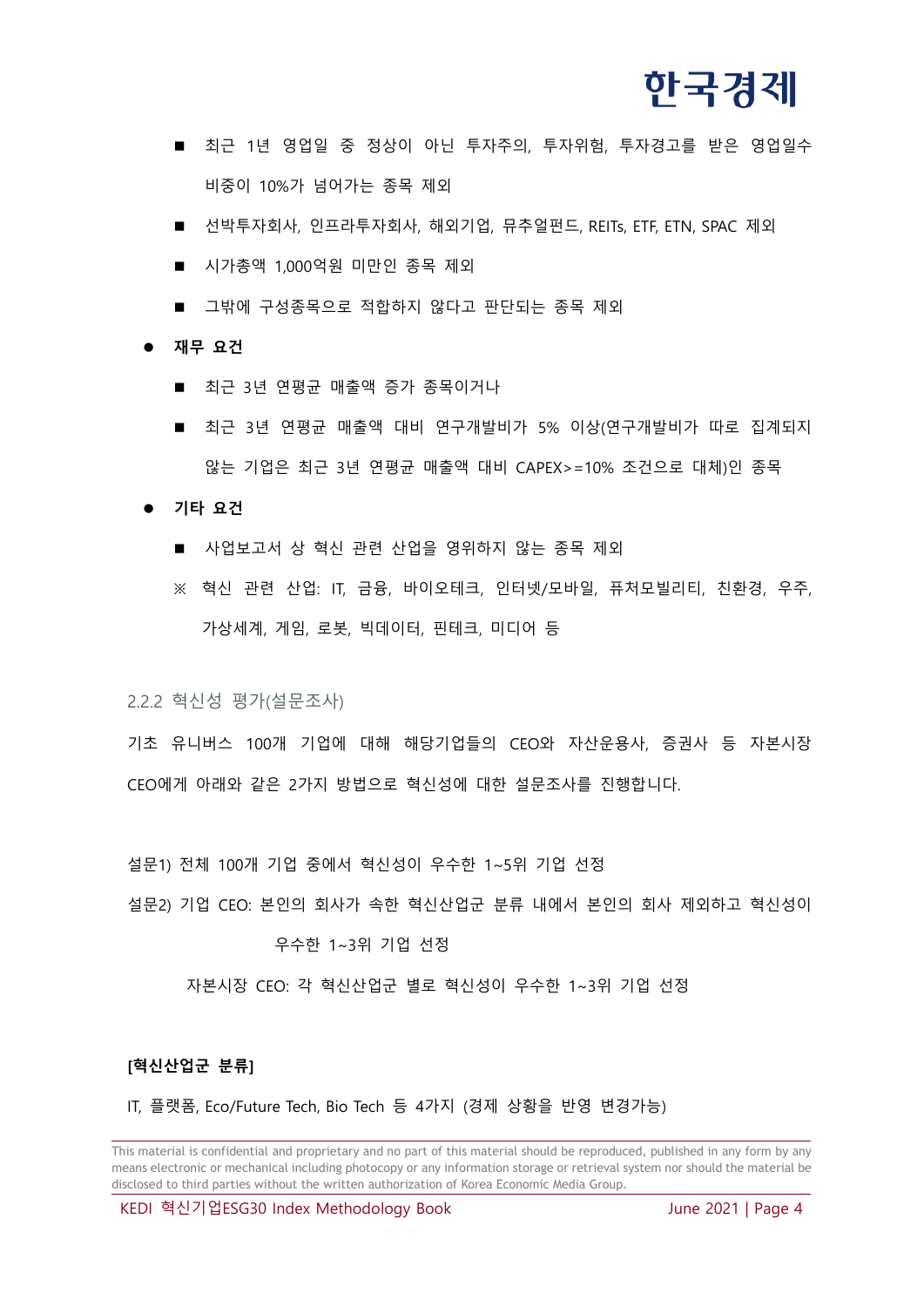#### **[설문점수 산출방법]**

설문1)에서 1위: 100점, 2위: 80점, 3위: 60점, 4위: 40점, 5위: 20점

설문2)에서 1위: 100점, 2위: 66점, 3위: 33점

(자본시장 CEO 설문점수에는 0.5를 곱하여 기업 CEO 대비 절반의 가중치 적용)

→ 설문1) 점수와 설문2) 점수를 각각 50%로 합산하여 종목별 혁신성 점수 산출

2.2.3 ESG 평가

ESG 평가는 한국경제 ESG 평가위원회(IBS컨설팅과 연세대 동반경영연구센터)의 ESG 평가점수를 활용합니다.

ESG 평가는 다음과 같은 항목들에 대해 개별 점수 합산 방식을 취하며, 스코어는 Z-Score를 활용하여 산정합니다

| 대분류                        | 중분류                     | 세부지표                                |  |  |
|----------------------------|-------------------------|-------------------------------------|--|--|
|                            | <b>EMISSIONS</b>        | 온실가스 배출량, 질소산화물 배출량, 황산화물           |  |  |
|                            | (배출량)                   | 배출량 등                               |  |  |
|                            | <b>RESOURCE USAGE</b>   |                                     |  |  |
|                            | (자원사용)                  | 총 에너지 소비량, 총 용수량, 폐기물 발생량 등         |  |  |
| <b>ENVIRONMENT</b><br>(환경) | ENV. OPPORTUNITIES      | 환경 관련 연구개발 비용, 친환경 인증마크 보유          |  |  |
|                            | (환경 기회)                 | 여부 등                                |  |  |
|                            | ONLY FINANCIAL SECTOR   |                                     |  |  |
|                            | (금융기관만 해당)              | ESG AUM(Assets under management) 비중 |  |  |
|                            | <b>ENV CONTOVERSIES</b> | 기름, 화학물질, 유독가스, 독극물, 핵물질 등의         |  |  |
|                            | (환경적 논란)                | 유출 및 누출 관련 사건사고 사례 등                |  |  |
|                            | EMPLOYEE & SUPPLY       | 직원 보건 및 안전 보장 여부, 여성직원 비율,          |  |  |
|                            | <b>CHAIN</b>            | 성별 평균임금 격차, 장애인 고용률, 직원             |  |  |
|                            | (직원 & 공급망)              | 만족도, 산업재해 등                         |  |  |
| SOCIAL<br>(사회)             | PRODUCT RESPONSIBILITY  |                                     |  |  |
|                            | (제품 책임)                 | 고객 만족도, 품질관리 등                      |  |  |
|                            | <b>HUMAN RIGHTS</b>     |                                     |  |  |
|                            | (인권)                    | 인권기준 적용, 아동노동 및 강제 노동 배제 등          |  |  |
|                            | <b>COMMUNITY</b>        | 봉사시간, 기부금액, 청렴도, 중소기업<br>제품         |  |  |
|                            | (지역사회)                  | 우선구매 실적 등                           |  |  |

This material is confidential and proprietary and no part of this material should be reproduced, published in any form by any means electronic or mechanical including photocopy or any information storage or retrieval system nor should the material be disclosed to third parties without the written authorization of Korea Economic Media Group.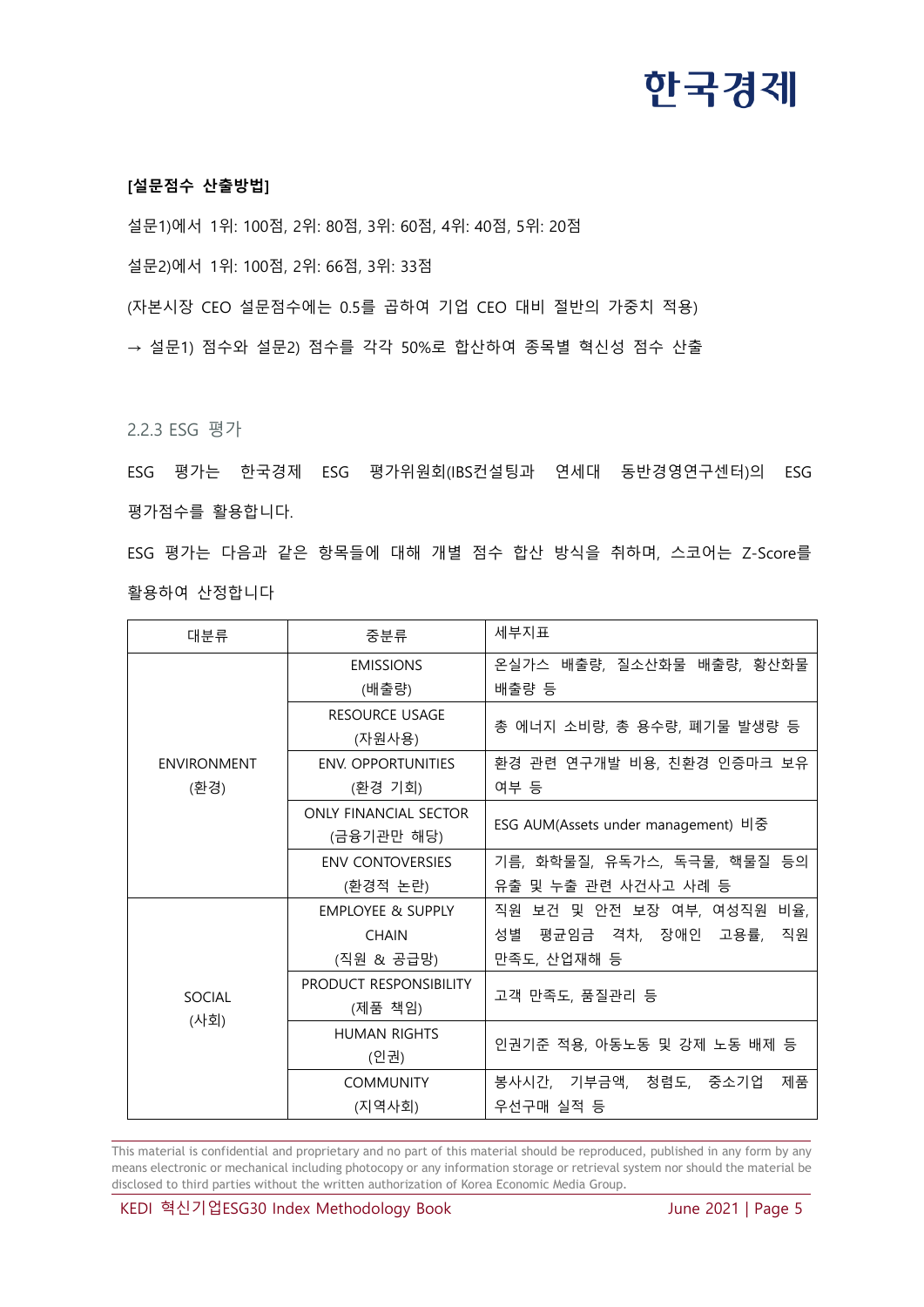# 하국경제

|                             | SOCIAL CONTROVERSIES | 차별, 파업, 부상, 아동노동, 개인정보유출 등           |  |  |
|-----------------------------|----------------------|--------------------------------------|--|--|
|                             | (사회적 논란)             | 관련 사고사건 사례                           |  |  |
|                             | <b>BOARD</b>         | 이사회 구성의 전문성 & 다양성, 감사위원회의            |  |  |
| <b>GOVERNANCE</b><br>(지배구조) | (이사회)                | 유무 등                                 |  |  |
|                             | ESG Management and   | ESG 또는 CSR 위원회 및 팀의<br>존재,           |  |  |
|                             | Compensation         | 회사<br>내규의 공개 여부, 소송비용 등              |  |  |
|                             | (지속가능경영과 보상)         |                                      |  |  |
|                             | <b>GOVERNANCE</b>    | 거래, 부정부패,<br>관련<br>회계,<br>세무,<br>이사회 |  |  |
|                             | <b>CONTROVERSIES</b> | 사건사고 사례 등                            |  |  |
|                             | (지배구조 논란)            |                                      |  |  |

ESG 평가는 산업 환경 변화 등에 따라, 기업이 속한 산업별(GICS 기준)로 Environment(환경), Social(사회), Governance(지배구조) 가중치를 다르게 적용할 수 있습니다

2.2.5 최종 구성종목 선정

혁신성 점수 상위 50개 종목 중 ESG 평가점수 상위 30개 종목으로 구성종목을 선정한다. 단, 혁신 산업군 간 편입 종목 수의 안분과 정성적인 판단 등으로 지수위원회의 검토를 거쳐 차순위 종목으로 변경할 수 있습니다

<span id="page-5-0"></span>2.3 개별 종목의 지수 편입 비중 산정 방법

KEDI 혁신기업ESG30 지수는 동일가중방식으로 편입 비중을 결정합니다. 즉, 모든 종목의 편입비중이 같습니다.

<span id="page-5-1"></span>2.4 종목 선정일 및 개편 일정

KEDI 혁신기업ESG30 지수는 매년 7월 말 마지막 영업일을 기준으로 구성종목을 선정하며, 매년 9월 선물옵션 만기일 익주 첫 번째 영업일에 정기 변경을 수행합니다. 또한 매년 3월 선물옵션 만기일 익주 첫 번째 영업일에 종목별 비중 조정을 수행합니다. 이때 비중은 동일가중방식으로 결정합니다.

This material is confidential and proprietary and no part of this material should be reproduced, published in any form by any means electronic or mechanical including photocopy or any information storage or retrieval system nor should the material be disclosed to third parties without the written authorization of Korea Economic Media Group.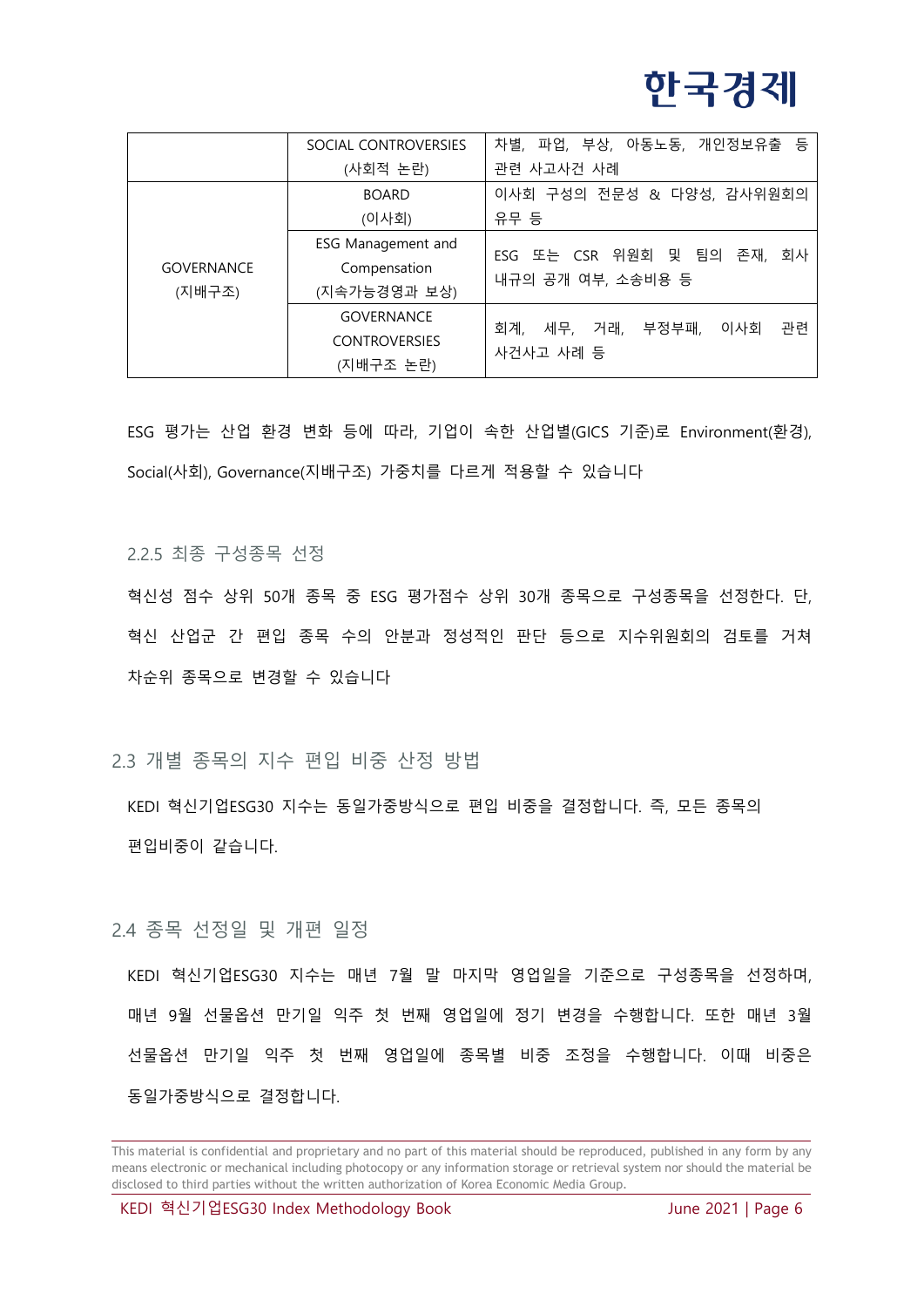### 하국경제

매 개편 시 상기의 선정기준으로 선택된 종목은 지수위원회의 검토를 거쳐 최종 확정됩니다. 재무 데이터 상에 미 반영된 회계 손실이나 운용상의 중대한 편출 사유가 있을 경우 및 영업손실 확대 등으로 해당 지수 관련 상품의 투자자 보호가 필요한 경우 등에는 지수위원회의 검토를 거쳐 해당 종목을 제외하고 차순위 종목을 편입할 수 있습니다.

#### <span id="page-6-0"></span>2.5 수시변경 및 처리방식

- 1) 상장폐지, 관리종목 지정, 지수구성종목간의 합병 등의 이벤트로 인하여 지수를 구성하는 종목의 수가 20종목 미만으로 감소하는 경우, 해당 이벤트 적용일(D) 이후 2영업일째(D+2)에 직전개편 차순위 종목을 편입하여 20종목으로 구성하는 수시변경을 수행합니다.
- 2) ESG 평가 점수에 변화가 생기는 경우, 지수위원회의 검토를 거쳐 매년 3월, 6월, 12월 선물옵션 만기일 익주 첫 영업일에 구성종목을 변경 할 수 있습니다. 이 때 편입되는 종목들의 비중의 합은 편출되는 종목들의 비중의 합과 같으며, 편입되는 종목들의 각각의 비중은 서로 동일합니다.

#### <span id="page-6-1"></span>**3. 주가지수 계산**

KEDI 혁신기업ESG30 지수는 2016년 09월 12일의 주가지수를 기준지수 1,000으로 하여 다음과 같은 방법으로 계산합니다.

$$
I_t = \frac{M_t}{B_t} \times 1000.00
$$

 $\mathbf{I_t}$  :  $t$ 일의 지수

 $\mathbf{M}_\mathbf{t}$  :  $\boldsymbol{t}$ 일의 비교시가총액 ( $\boldsymbol{t}$ 일의 종가를 반영하여 계산된 시가총액)

 $\mathbf{B}_{\mathbf{t}}$  :  $\boldsymbol{t}$ 일의 기준시가총액

This material is confidential and proprietary and no part of this material should be reproduced, published in any form by any means electronic or mechanical including photocopy or any information storage or retrieval system nor should the material be disclosed to third parties without the written authorization of Korea Economic Media Group.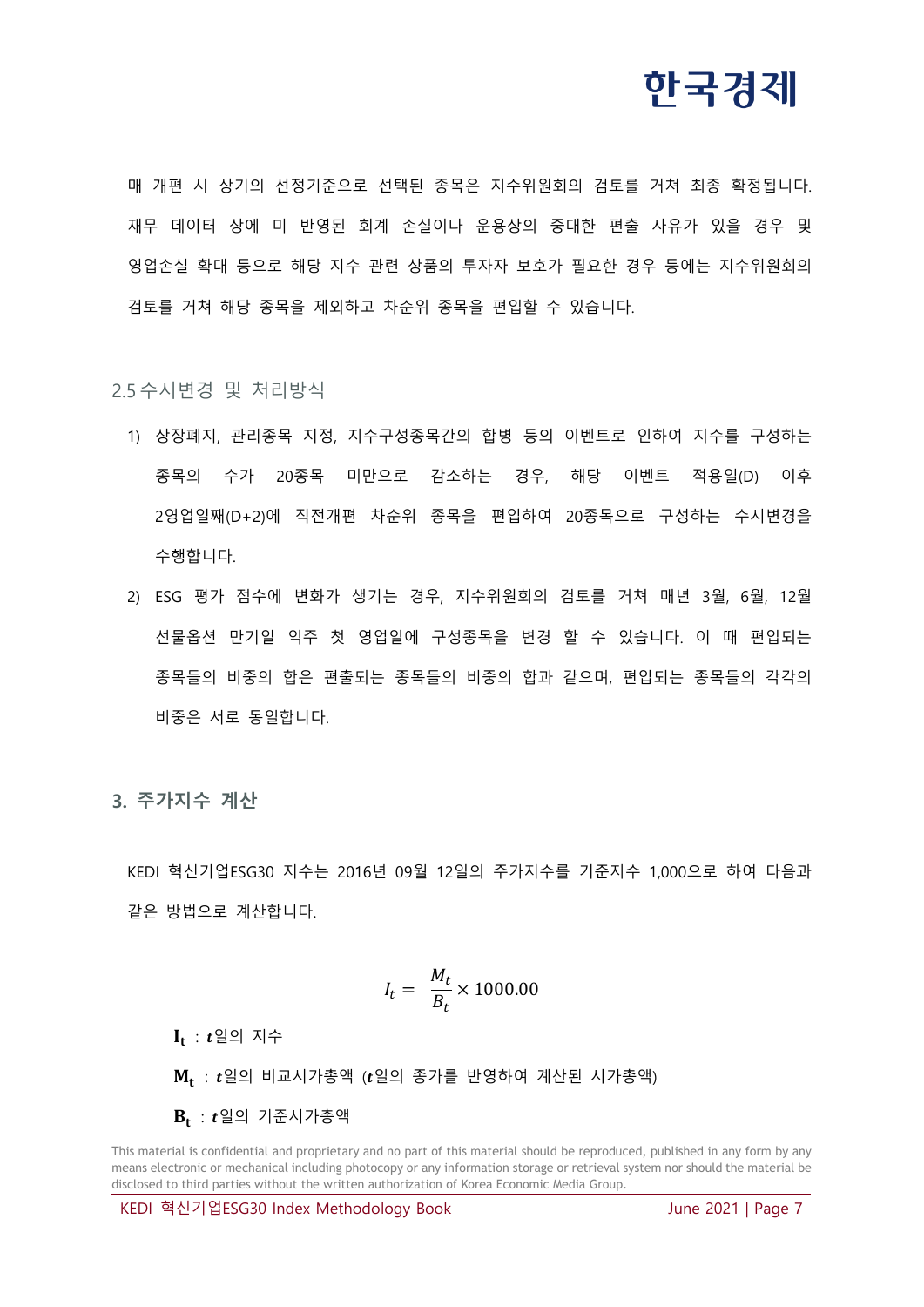<span id="page-7-0"></span>3.1 비교시가총액( $\texttt{M}_\texttt{t}$ ) 산출 방법

$$
M_t = \sum_i IIF_i \times FF_i \times S_{i,t} \times P_{i,t}
$$

 $\text{IIF}_{\text{i}}$  : 종목  $\textit{i}$ 의 지수포함가중치

 $\mathbf{FF_{i}}$  : 종목  $i$ 의  $t$ 시점의 유동주식비율

 $\mathbf{S_{i,t}}$  : 종목  $\boldsymbol{i}$ 의 보통주 상장 주식수 (이벤트에 따라 상장예정주식수 포함)

 $\mathbf{P_{i,t}}$  : 종목  $i$ 의  $t$ 시점의 종가

<span id="page-7-1"></span>3.2 기준시가총액( $B_t$ ) 산출 방법

구성종목의 종가가 변경이 없다면  $t$ 시점의 주가지수와  $t+1$ 시점의 주가지수는 동일합니다. 따라서,

$$
\frac{M_t}{B_t} = \frac{M_t \pm \Delta M_{t+1}}{B_{t+1}}
$$

$$
B_{t+1} = B_t \times \frac{(M_t \pm \Delta M_{t+1})}{M_t}
$$

 $\boldsymbol{\rm{M}}_{\textbf{t}}$  :  $\boldsymbol{\mathit{t}}$ 시점의 비교시가총액

 $B_{t+1}: t + 1$ 시점에서의 기준시가총액(신 기준시가총액)

 $\bm{\mathit{B}}_t$  :  $\bm{\mathit{t}}$ 시점에서의 기준시가총액)

 $\Delta M_{t+1}$  :  $t + 1$ 시점의 비교시가총액 변동액 (= 변동주식수 × (발행가액 또는 전일종가))

이러한 지수 계산 방식은 상장주식수의 변화, 유동비율의 변화 등에 의한 지수 채용 주식수의 변동을 기준시가총액 B, 의 지속적인 수정을 통해 지수에 반영하여, 주식수 변동에 따른 가격의 왜곡을 방지하며 주가지수를 산출하게 합니다.

지수 운용 시 CB등의 물량이 출하되어 보통주 상장 주식수에 변화가 있을 경우를 예를 들어 살펴볼 수 있습니다. 이해를 쉽게 하기 위해 전일 종가가 1,000원인 주식 1,000주가 있는

This material is confidential and proprietary and no part of this material should be reproduced, published in any form by any means electronic or mechanical including photocopy or any information storage or retrieval system nor should the material be disclosed to third parties without the written authorization of Korea Economic Media Group.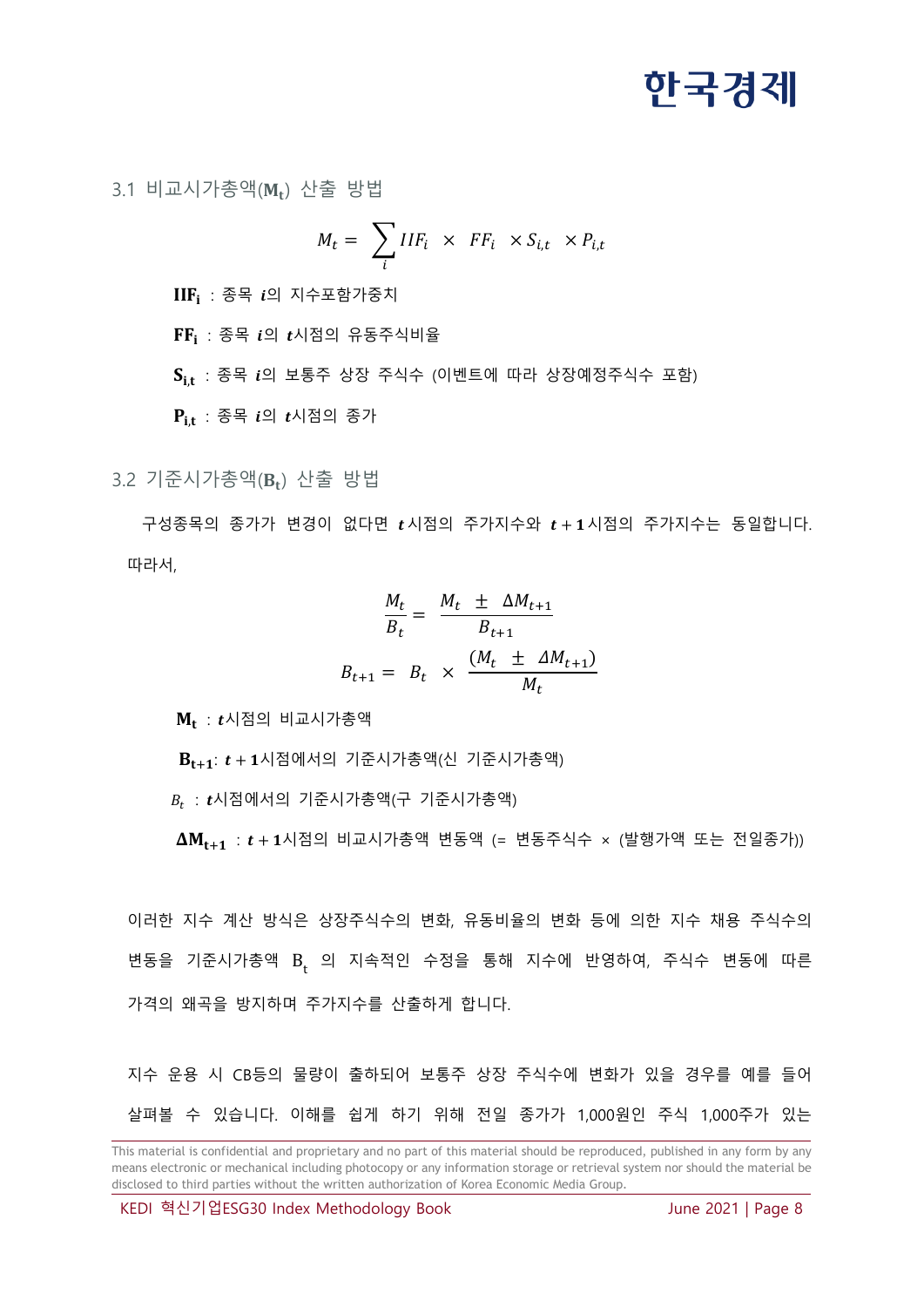A종목으로만 구성된 지수를 가정해 보겠습니다. 이 지수의 M<sub>r</sub>와 B<sub>r</sub>는 모두 1,000(원) \* 1,000(주) 인 1,000,000원 입니다. 이때, 장 종료 후 CB 등에 의해 추가적으로 500주가 상장되어 A 종목의 주식이 총 1,500주가 되었다면(종가는 1,000원 유지) 이 지수의 M<sub>t+1</sub> 은 1,000(원) \* 1,500(주) 인 1,500,000원이며, 비교시가총액 변동액 ΔM<sub>t+1</sub>는 1,000(원) \* 500(주)로 500,000원이 되게 됩니다. 이때의 기준 시가총액 B<sub>t+1</sub>은 위의 산식에 따라 1,000,000 \* (1,000,000 + 500,000) / (1,000,000) 으로 1,500,000원으로 산정되게 됩니다.

이후 종가가 두 배로 올라 2,000원이 되었을 경우, 해당 지수의 비교 시가 총액은 2,000(원) \* 1,500(주)로 총 3,000,000원이 되게 됩니다. 이때 수정된 기준 시가총액인 1,500,000원을 반영 하였을 경우 지수 I<sub>t</sub>는 2,000이 되어 가격의 상승을 그대로 반영할 수 있지만, 만일 수정되지 않은 초기의 기준 시가총액인 1,000,000원을 사용하였다면 지수 I<sub>t</sub>는 3,000이 되어 왜곡된 가격을 나타낼 것입니다.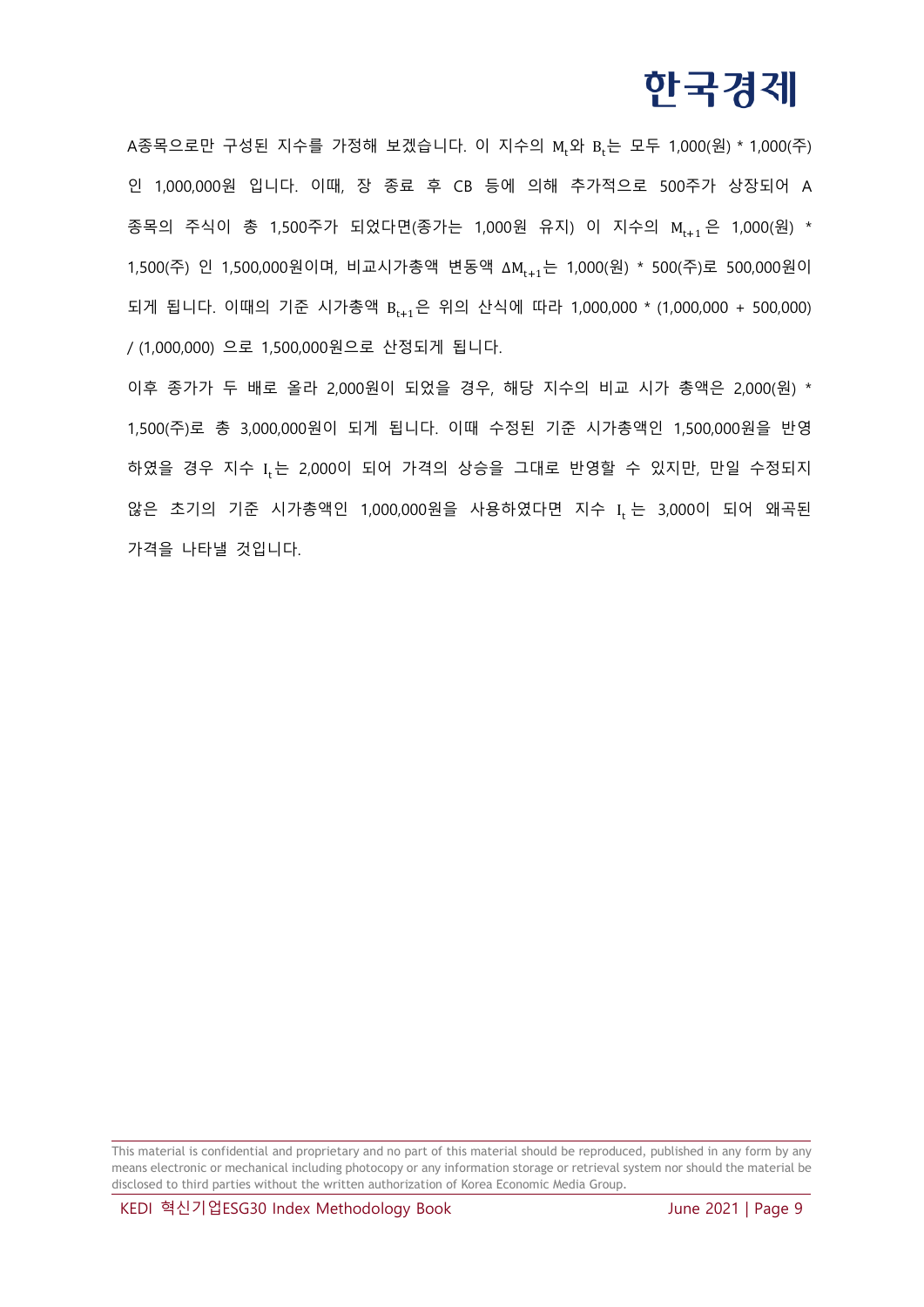### <span id="page-9-0"></span>Appendix A. 유동 비율 (Free Float Rate)

**Free Float 처리**

해당 종목에 대한 투자 가능성을 고려하기 위해 KEDI의 모든 지수 시리즈는 기본적으로 Free Float Rate(유동주식비율)을 고려하고 있습니다.

**1) Free Float Rate**

종목별 Free Float Rate는 1-Non-free Float Rate로 계산된 비율에서 소수점 이하를 절사하고 적 용합니다.

#### Free Float Rate  $(\%) = 100 (\%)$  – Non-free Float Rate  $(\%)$

- **2) Non-free Float 주식**
- 최대주주 및 특수관계인이 보유하고 있는 지분. 단 펀드 등 투자목적의 보유는 제외
- 자사주 및 자사주신탁 보유 지분 및 우리사주조합 지분
- 출자 전환을 통해 보유하고 있는 금융기관들의 지분 중 보호예수 등 실질적인 매각에 제한이 있는 경우
- 최대주주 및 특수관계인이 아닌 개인 또는 법인이 경영참가를 목적으로 보유하고 있는 지분
- 정부 및 정부투자기관, 지방자치단체가 투자 이외의 목적으로 보유하고 있는 지분

#### **3) Free Float Rate 변경**

 Free Float Rate는 연 2회, 5월 말과 11월 말까지 보고되는 사업보고서 및 반기/분기보고서의 내용을 기준으로 구성종목 정기변경일에 반영합니다.

This material is confidential and proprietary and no part of this material should be reproduced, published in any form by any means electronic or mechanical including photocopy or any information storage or retrieval system nor should the material be disclosed to third parties without the written authorization of Korea Economic Media Group.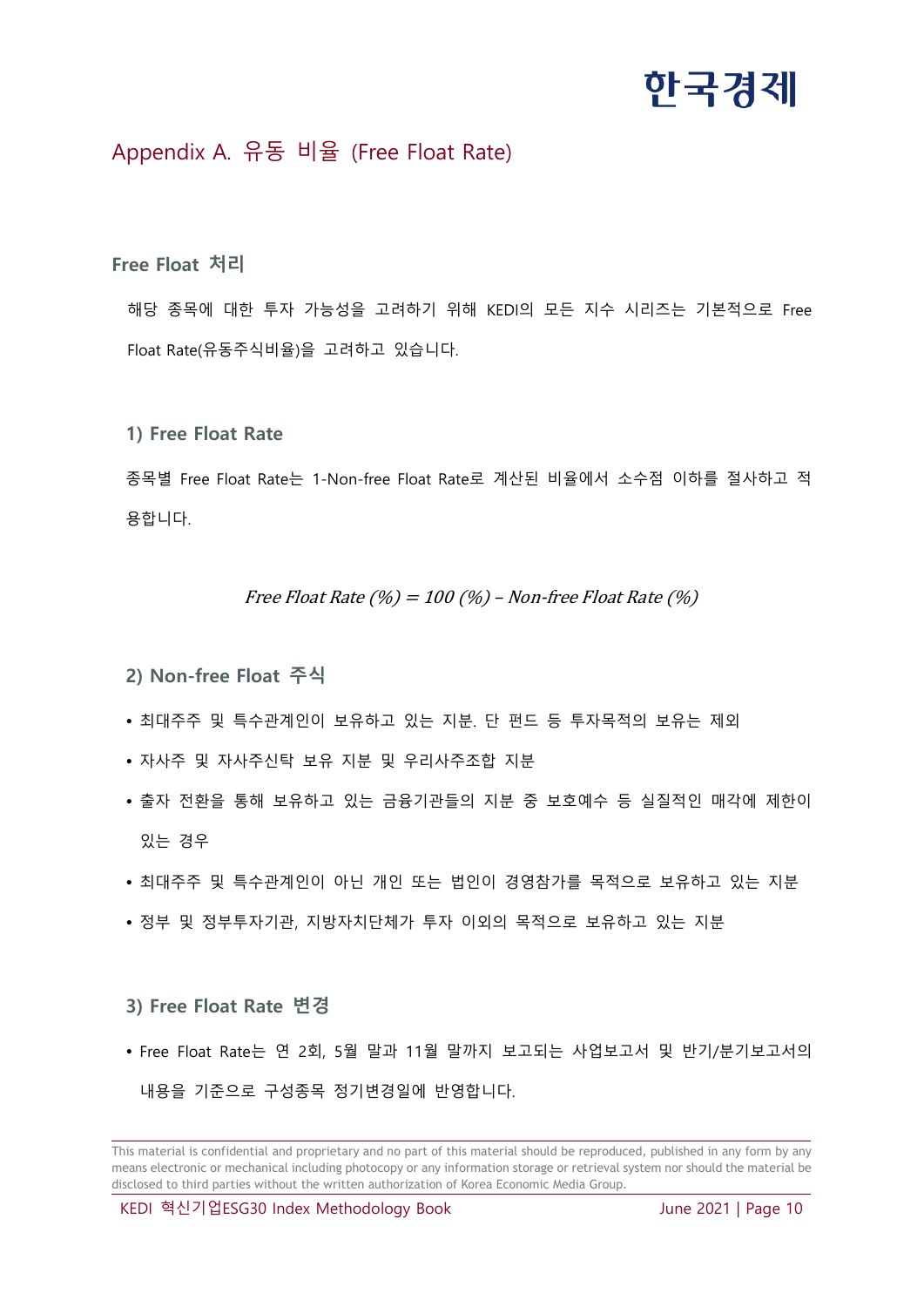

 Free Float Rate는 최초 설정 또는 직전에 변경되어 적용된 비율에서 5%를 초과하여 변경된 경우에만 변경하는 Buffer Rule을 적용합니다.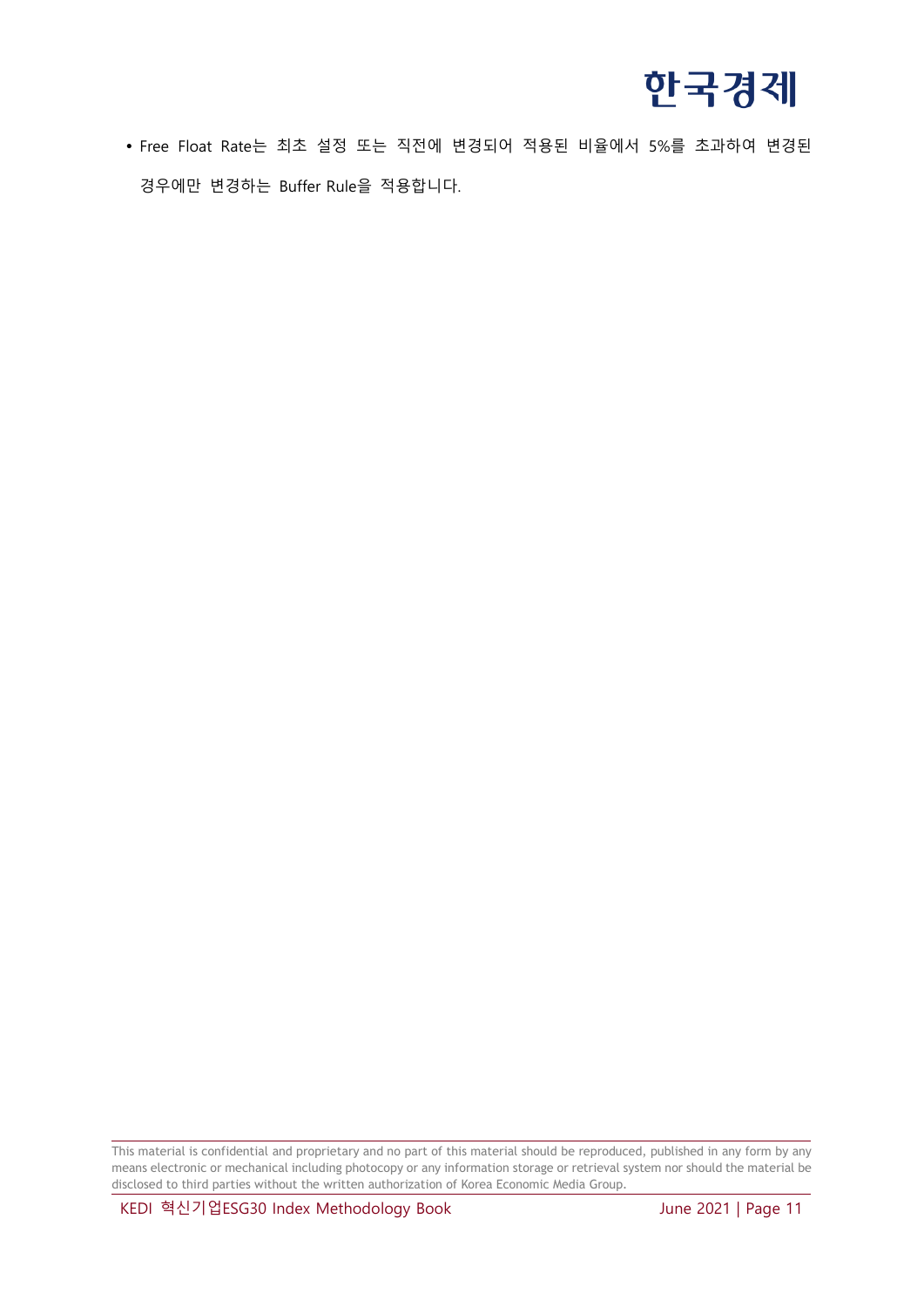### <span id="page-11-0"></span>Appendix B. 종목 변동 시 시가총액 변동액 적용 방법

- 변동내역: 유상증자, 무상증자, 주식배당, 주식전환, 감자, 분할/합병, 액면변경, 구성종목 변경
- 적용일: 권리락일, 배당락일, 신주상장일, 변경등록일 등
- 이벤트별 시가총액 변동분을 일괄 반영하여 기준시가총액 수정

| 변동내역       |         | 적용일     | 기준시가총액 변동분 1            | 비교시가총액<br>산출을 위한 주식수<br>변경분 2 |
|------------|---------|---------|-------------------------|-------------------------------|
| 구성종목 변경    |         | 종목변경적용일 | 상장주식수 × 전일종가<br>$(\pm)$ | 상장주식수 (±)                     |
|            | 주주배정    | 권리락일    | 증자주식수 ×<br>권리락시발행가 (+)  | 증자주식수 (+)                     |
|            | 주주배정 변경 | 신주상장일   | 변경주식수 × 전일종가 (-)        | 변경주식수 (-)                     |
| 유상증자       | 3자 배정   | 신주상장일   | 증자주식수 × 전일종가<br>$(+)$   | 증자주식수 (+)                     |
|            | 일반공모    | 신주상장일   | 증자주식수 × 전일종가<br>$(+)$   | 증자주식수 (+)                     |
| 보통주 전환     | 국내 BW   | 신주상장일   | 전환주식수 × 전일종가<br>$(+)$   | 전환주식수 (+)                     |
|            | 국내 CB   | 신주상장일   | 전환주식수 × 전일종가<br>$(+)$   | 전환주식수 (+)                     |
|            | 해외 BW   | 신주상장일   | 전환주식수 × 전일종가<br>$(+)$   | 전환주식수 (+)                     |
|            | 해외 CB   | 신주상장일   | 전환주식수 × 전일종가<br>$(+)$   | 전환주식수 (+)                     |
|            | DR 유상증자 | 신주상장일   | 전환주식수 × 전일종가<br>$(+)$   | 전환주식수 (+)                     |
|            | 스톡옵션    | 신주상장일   | 전환주식수 × 전일종가<br>$(+)$   | 전환주식수 (+)                     |
| 무상증자       | 무상증자    | 권리락일    | 없음                      | 증자주식수 (+)                     |
|            | 무상증자 변경 | 신주상장일   | 없음                      | 변경주식수 (-)                     |
| 주식배당       | 주식배당    | 배당락일    | 없음                      | 배당주식수 (+)                     |
|            | 주식배당 변경 | 신주상장일   | 없음                      | 변경주식수 (-)                     |
| 감자<br>무상감자 |         | 변경상장일   | 없음                      | 소각주식수 (-)                     |

**기준시가총액 수정 시기 및 수정 사항**

This material is confidential and proprietary and no part of this material should be reproduced, published in any form by any means electronic or mechanical including photocopy or any information storage or retrieval system nor should the material be disclosed to third parties without the written authorization of Korea Economic Media Group.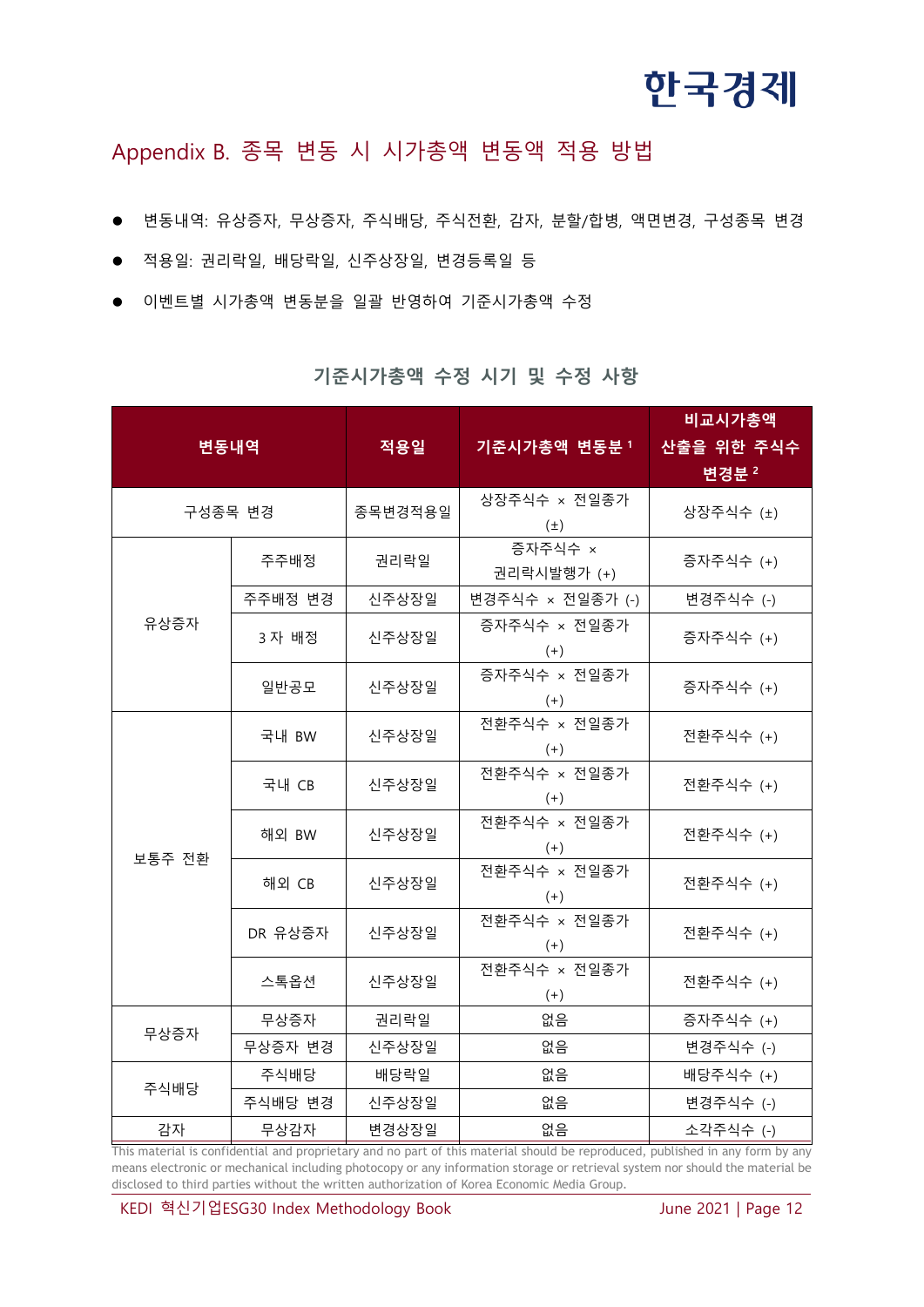|      | 유상감자  | 변경상장일  | 소각주식수 × 전일종가 (-) | 소각주식수 (-) |
|------|-------|--------|------------------|-----------|
|      | 자사주소각 | 변경상장일  | 소각주식수 × 전일종가 (-) | 소각주식수 (-) |
| 액면가  | 액면병합  | 변경상장일  | 없음               | 감소주식수 (-) |
|      | 액면부할  | 변경상장일  | 없음               | 증가주식수 (+) |
| 합병분할 | 합병    | 신주상장일  | 변동분 3 (±)        | 합병주식수 (±) |
|      | 부할 4  | 변경상장익일 | 변동분 3 (-)        | 분할주식수 (-) |

- 1. 기준시가총액을 조정할 때에는 표의 주식수에 유동주식수 비율과 지수포함 가중치(IIF)를 적용하여 계산합니다.
- 2. 비교시가총액은(상장주식수 ± 비교시가총액을 구하기 위한 주식수 변경분)에 유동주식수 비율과 지수포함 가중치(IIF)를 적용한 후 해당 종목의 종가를 곱하여 계산합니다.
- 3. 변동분:

 $\Big|$ (기준가 × 합병 또는 분할 후 주식수) - (전일 종가 × 전 영업일 주식수) $\Big|$  × 유동비율 ×

IIF

- 4. 분할
	- A. 분할 후 존속기업과 신설기업의 상장일이 다른 경우
		- 분할 후 존속기업: 재상장일( $t$ 일)에는 해당 종목  $i$ 에 의한 비교시가총액( $\mathrm{M_{t}})$  및 기준시가총액( $\mathrm{B_{t}}$ )의 변화를 지수에 반영하지 않습니다.  $t$  + 1일 시초에  $t$ 일의 종 가를 기준가격으로 삼아 기준시가총액(B<sub>t+1</sub>)을 새로이 산출하고, 이후 해당 종목 에 의한 비교시가총액 변동을 반영하게 됩니다.
		- 신설기업: 존속기업과 마찬가지로 상장일( 일)에는 지수 계산에 반영하지 않고,  $s + 1$ 일에  $s$ 일 종가를 기준가격으로 사용하여 지수에 적용합니다. 존속기업 재상 장일( $t$  일)부터 신설기업 상장일( $s$  일)까지 기간 동안은 신설기업의 시가총액만큼 지수에 현금을 반영합니다.
	- B. 분할 후 동시상장 하는 경우
		- 분할한 복수 종목이 같은 영업일에 동시 상장하는 경우 상기 룰을 적용하지 않 고  $t$ 일에 지수 적용합니다.

This material is confidential and proprietary and no part of this material should be reproduced, published in any form by any means electronic or mechanical including photocopy or any information storage or retrieval system nor should the material be disclosed to third parties without the written authorization of Korea Economic Media Group.